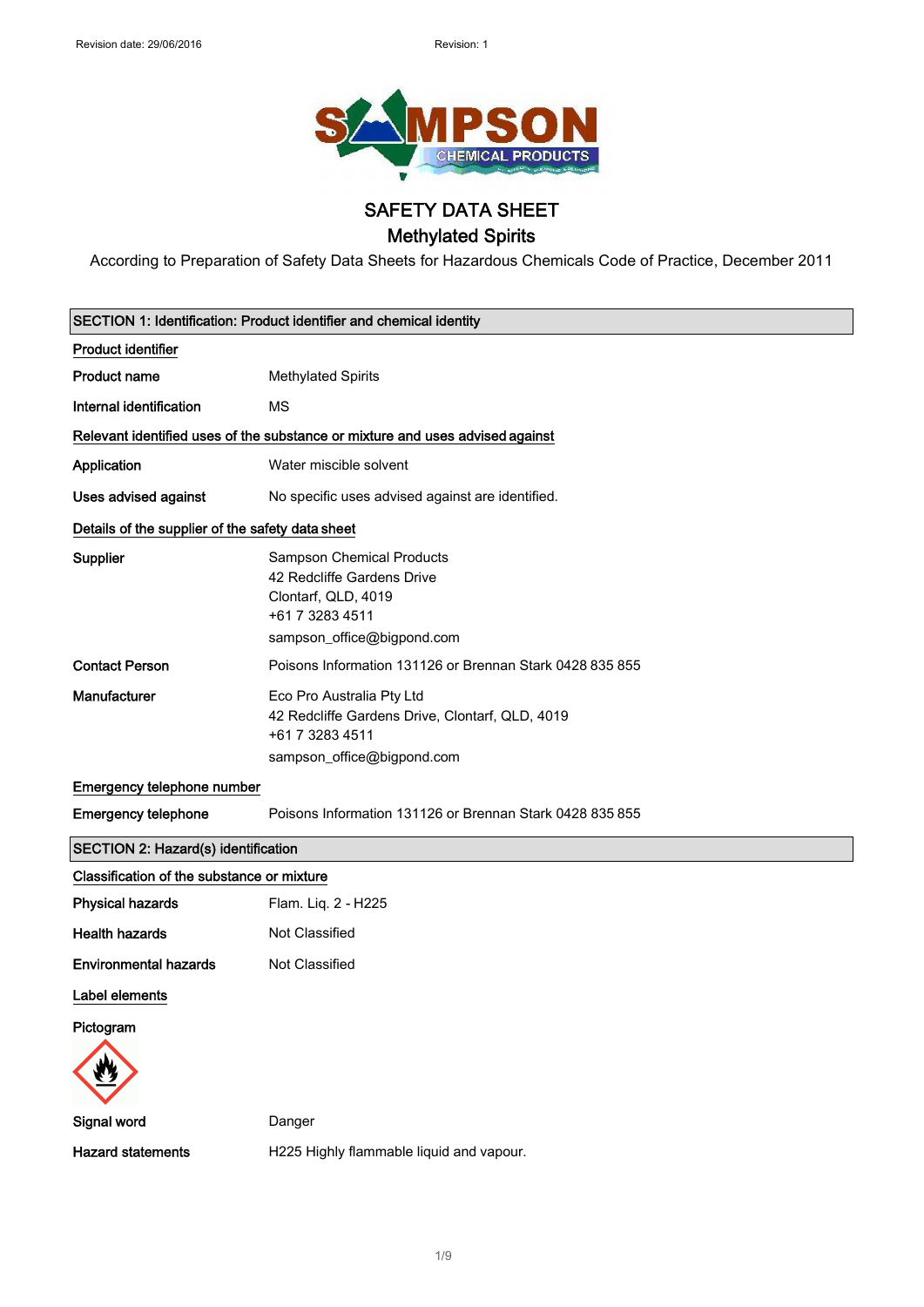| <b>Precautionary statements</b> | P210 Keep away from heat/ sparks/ open flames/ hot surfaces. - No smoking.                   |
|---------------------------------|----------------------------------------------------------------------------------------------|
|                                 | P233 Keep container tightly closed.                                                          |
|                                 | P240 Ground/ bond container and receiving equipment.                                         |
|                                 | P241 Use explosion-proof electrical equipment.                                               |
|                                 | P242 Use only non-sparking tools.                                                            |
|                                 | P243 Take precautionary measures against static discharge.                                   |
|                                 | P280 Wear protective gloves/ protective clothing/ eye protection/ face protection.           |
|                                 | P303+P361+P353 IF ON SKIN (or hair): Take off immediately all contaminated clothing.         |
|                                 | Rinse skin with water/ shower.                                                               |
|                                 | P370+P378 In case of fire: Use foam, carbon dioxide, dry powder or water fog for extinction. |
|                                 | P403+P235 Store in a well-ventilated place. Keep cool.                                       |
|                                 | P501 Dispose of contents/ container in accordance with national regulations.                 |

## Other hazards

This product does not contain any substances classified as PBT or vPvB.

## SECTION 3: Composition and information on ingredients

#### Mixtures

#### Ethanol

CAS number: 64-17-5

#### Classification

Flam. Liq. 2 - H225

| 2-methylpropan-2-ol<br>CAS number: 75-65-0 | $< 1\%$ |
|--------------------------------------------|---------|
| Classification                             |         |

60-100%

Flam. Liq. 2 - H225 Acute Tox. 4 - H332 Eye Irrit. 2A - H319 STOT SE 3 - H335

The full text for all hazard statements is displayed in Section 16.

## SECTION 4: First aid measures

| Description of first aid measures |                                                                                                                                                                                                                        |  |
|-----------------------------------|------------------------------------------------------------------------------------------------------------------------------------------------------------------------------------------------------------------------|--|
| General information               | If in doubt, get medical attention promptly. Show this Safety Data Sheet to the medical<br>personnel.                                                                                                                  |  |
| Inhalation                        | Move affected person to fresh air and keep warm and at rest in a position comfortable for<br>breathing. Loosen tight clothing such as collar, tie or belt. Get medical attention if symptoms<br>are severe or persist. |  |
| Ingestion                         | Rinse mouth thoroughly with water. Get medical advice/attention if you feel unwell. Do not<br>induce vomiting unless under the direction of medical personnel.                                                         |  |
| <b>Skin Contact</b>               | Rinse with water.                                                                                                                                                                                                      |  |
| Eye contact                       | Rinse with water. Get medical attention if any discomfort continues.                                                                                                                                                   |  |
| <b>Protection of first aiders</b> | First aid personnel should wear appropriate protective equipment during any rescue.                                                                                                                                    |  |
| New category                      |                                                                                                                                                                                                                        |  |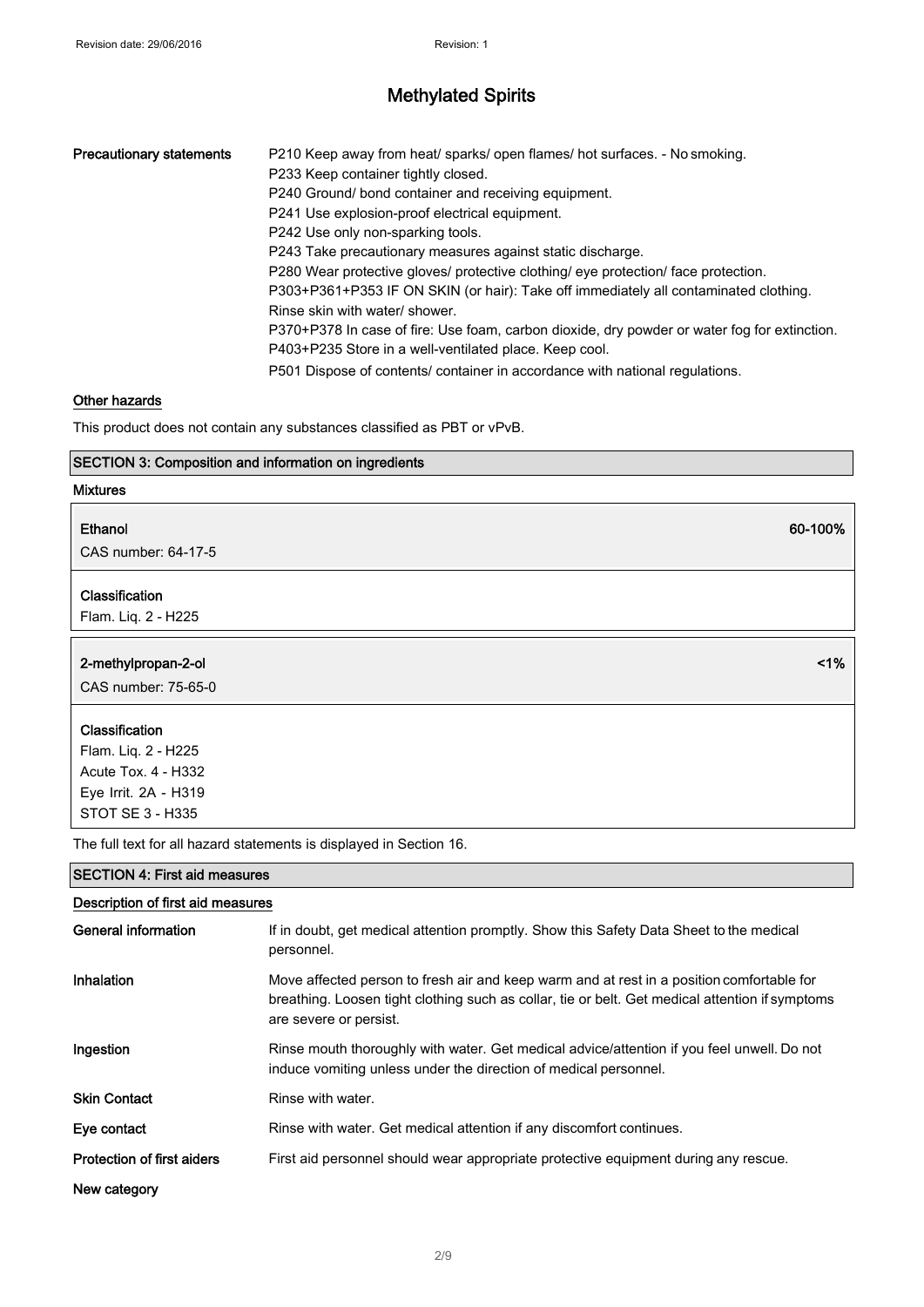# Most important symptoms and effects, both acute and delayed

| <b>General information</b>                            | The severity of the symptoms described will vary dependent on the concentration and the<br>length of exposure.                                                                                                                                                                                                                                                                                                                                                                                                                           |
|-------------------------------------------------------|------------------------------------------------------------------------------------------------------------------------------------------------------------------------------------------------------------------------------------------------------------------------------------------------------------------------------------------------------------------------------------------------------------------------------------------------------------------------------------------------------------------------------------------|
| Inhalation                                            | No specific symptoms known.                                                                                                                                                                                                                                                                                                                                                                                                                                                                                                              |
| Ingestion                                             | No specific symptoms known.                                                                                                                                                                                                                                                                                                                                                                                                                                                                                                              |
| Skin contact                                          | No specific symptoms known.                                                                                                                                                                                                                                                                                                                                                                                                                                                                                                              |
| Eye contact                                           | No specific symptoms known. May be slightly irritating to eyes.                                                                                                                                                                                                                                                                                                                                                                                                                                                                          |
|                                                       | Indication of any immediate medical attention and special treatment needed                                                                                                                                                                                                                                                                                                                                                                                                                                                               |
| Notes for the doctor                                  | Treat symptomatically.                                                                                                                                                                                                                                                                                                                                                                                                                                                                                                                   |
| <b>Specific treatments</b>                            | No special treatment required.                                                                                                                                                                                                                                                                                                                                                                                                                                                                                                           |
| <b>SECTION 5: Firefighting measures</b>               |                                                                                                                                                                                                                                                                                                                                                                                                                                                                                                                                          |
| <b>Extinguishing media</b>                            |                                                                                                                                                                                                                                                                                                                                                                                                                                                                                                                                          |
| Suitable extinguishing media                          | The product is flammable. Extinguish with alcohol-resistant foam, carbon dioxide, dry powder<br>or water fog. Use fire-extinguishing media suitable for the surrounding fire.                                                                                                                                                                                                                                                                                                                                                            |
| Unsuitable extinguishing<br>media                     | Do not use water jet as an extinguisher, as this will spread the fire.                                                                                                                                                                                                                                                                                                                                                                                                                                                                   |
| Special hazards arising from the substance or mixture |                                                                                                                                                                                                                                                                                                                                                                                                                                                                                                                                          |
| Specific hazards                                      | Containers can burst violently or explode when heated, due to excessive pressure build-up.<br>Flammable liquid and vapour. Vapours may be ignited by a spark, a hot surface or an ember.<br>Vapours may form explosive mixtures with air. Fire-water run-off in sewers may create fire or<br>explosion hazard.                                                                                                                                                                                                                           |
| <b>Hazardous combustion</b><br>products               | Thermal decomposition or combustion products may include the following substances:<br>Harmful gases or vapours.                                                                                                                                                                                                                                                                                                                                                                                                                          |
| <b>Advice for firefighters</b>                        |                                                                                                                                                                                                                                                                                                                                                                                                                                                                                                                                          |
| Protective actions during<br>firefighting             | Avoid breathing fire gases or vapours. Evacuate area. Cool containers exposed to heat with<br>water spray and remove them from the fire area if it can be done without risk. Cool containers<br>exposed to flames with water until well after the fire is out. If a leak or spill has not ignited, use<br>water spray to disperse vapours and protect men stopping the leak. Control run-off water by<br>containing and keeping it out of sewers and watercourses. If risk of water pollution occurs,<br>notify appropriate authorities. |
| Special protective equipment<br>for firefighters      | Wear positive-pressure self-contained breathing apparatus (SCBA) and appropriate protective<br>clothing. Firefighter's clothing conforming to Australia/New Zealand Standards AS/NZS 4967<br>(for clothing) AS/NZS 1801 (for helmets), AS/NZS 4821 (for protective boots), AS/NZS 1801<br>(for protective gloves) will provide a basic level of protection for chemical incidents.                                                                                                                                                       |
| <b>Hazchem Code</b>                                   | $\cdot$ 2YE                                                                                                                                                                                                                                                                                                                                                                                                                                                                                                                              |
| <b>SECTION 6: Accidental release measures</b>         |                                                                                                                                                                                                                                                                                                                                                                                                                                                                                                                                          |
|                                                       | Personal precautions, protective equipment and emergency procedures                                                                                                                                                                                                                                                                                                                                                                                                                                                                      |
| <b>Personal precautions</b>                           | Wear protective clothing as described in Section 8 of this safety data sheet. No action shall be<br>taken without appropriate training or involving any personal risk. Evacuate area. Provide<br>adequate ventilation. No smoking, sparks, flames or other sources of ignition near spillage.<br>Promptly remove any clothing that becomes contaminated.                                                                                                                                                                                 |

Environmental precautions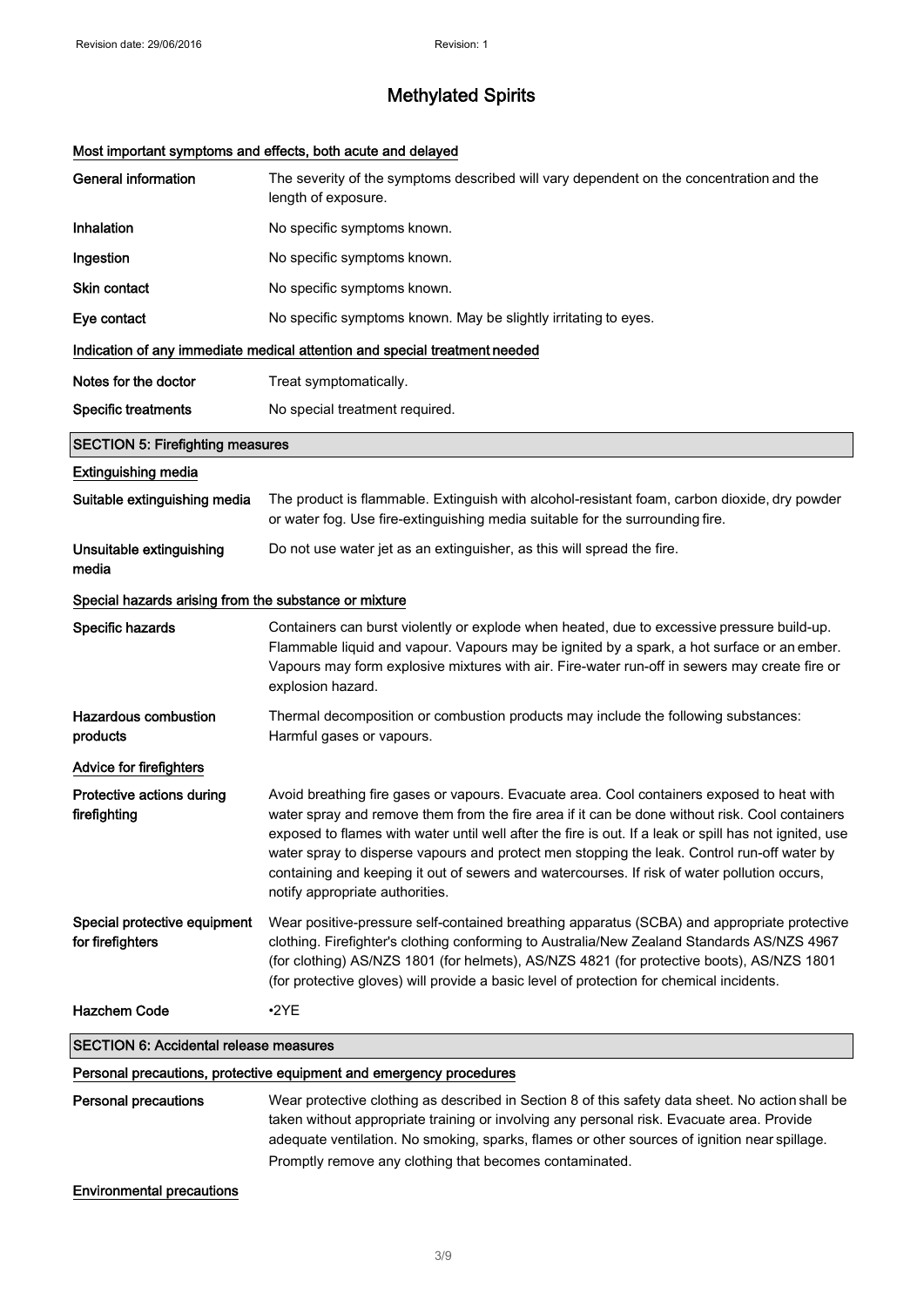Environmental precautions Avoid discharge into drains or watercourses or onto the ground.

## Methods and material for containment and cleaning up

Methods for cleaning up Wear protective clothing as described in Section 8 of this safety data sheet. Clear up spills immediately and dispose of waste safely. Eliminate all ignition sources if safe to do so. No smoking, sparks, flames or other sources of ignition near spillage. Do not allow material to enter confined spaces, due to the risk of explosion. Absorb small quantities with paper towels and evaporate in a safe place. Once evaporation is complete, place paper in a suitable waste disposal container and seal securely. Flush contaminated area with plenty of water. Wash thoroughly after dealing with a spillage. For waste disposal, see Section 13.

## Reference to other sections

Reference to other sections For personal protection, see Section 8. See Section 11 for additional information on health hazards. See Section 12 for additional information on ecological hazards. For waste disposal, see Section 13.

#### SECTION 7: Handling and storage, including how the chemical may be safely used

| Precautions for safe handling                        |                                                                                                                                                                                                                                                                                                                                                                                                                                                                                                                                                                                                                                                   |
|------------------------------------------------------|---------------------------------------------------------------------------------------------------------------------------------------------------------------------------------------------------------------------------------------------------------------------------------------------------------------------------------------------------------------------------------------------------------------------------------------------------------------------------------------------------------------------------------------------------------------------------------------------------------------------------------------------------|
| Usage precautions                                    | Read and follow manufacturer's recommendations. Wear protective clothing as described in<br>Section 8 of this safety data sheet. Keep away from food, drink and animal feeding stuffs.<br>Handle all packages and containers carefully to minimise spills. Keep container tightly sealed<br>when not in use. Avoid the formation of mists. The product is flammable. Keep away from<br>heat, hot surfaces, sparks, open flames and other ignition sources. No smoking. Do not<br>handle until all safety precautions have been read and understood. Do not handle broken<br>packages without protective equipment. Do not reuse empty containers. |
| Advice on general<br>occupational hygiene            | Wash promptly if skin becomes contaminated. Take off contaminated clothing and wash<br>before reuse. Wash contaminated clothing before reuse.                                                                                                                                                                                                                                                                                                                                                                                                                                                                                                     |
|                                                      | Conditions for safe storage, including any incompatibilities                                                                                                                                                                                                                                                                                                                                                                                                                                                                                                                                                                                      |
| Storage precautions                                  | Keep away from oxidising materials, heat and flames. Keep only in the original container.<br>Keep container tightly closed, in a cool, well ventilated place. Keep containers upright. Protect<br>containers from damage.                                                                                                                                                                                                                                                                                                                                                                                                                         |
| Storage class                                        | Flammable liquid storage.                                                                                                                                                                                                                                                                                                                                                                                                                                                                                                                                                                                                                         |
| Specific end use(s)                                  |                                                                                                                                                                                                                                                                                                                                                                                                                                                                                                                                                                                                                                                   |
| Specific end use(s)                                  | The identified uses for this product are detailed in Section 1.2.                                                                                                                                                                                                                                                                                                                                                                                                                                                                                                                                                                                 |
| SECTION 8: Exposure controls and personal protection |                                                                                                                                                                                                                                                                                                                                                                                                                                                                                                                                                                                                                                                   |

# Control parameters

# Occupational exposure limits

# Ethanol

Long-term exposure limit (8-hour TWA): 1000 ppm 1880 mg/m<sup>3</sup>

# 2-methylpropan-2-ol

Long-term exposure limit (8-hour TWA): 100 ppm 303 mg/m<sup>3</sup> Short-term exposure limit (15-minute): 150 ppm 455 mg/m<sup>3</sup>

# Exposure controls

# Protective equipment

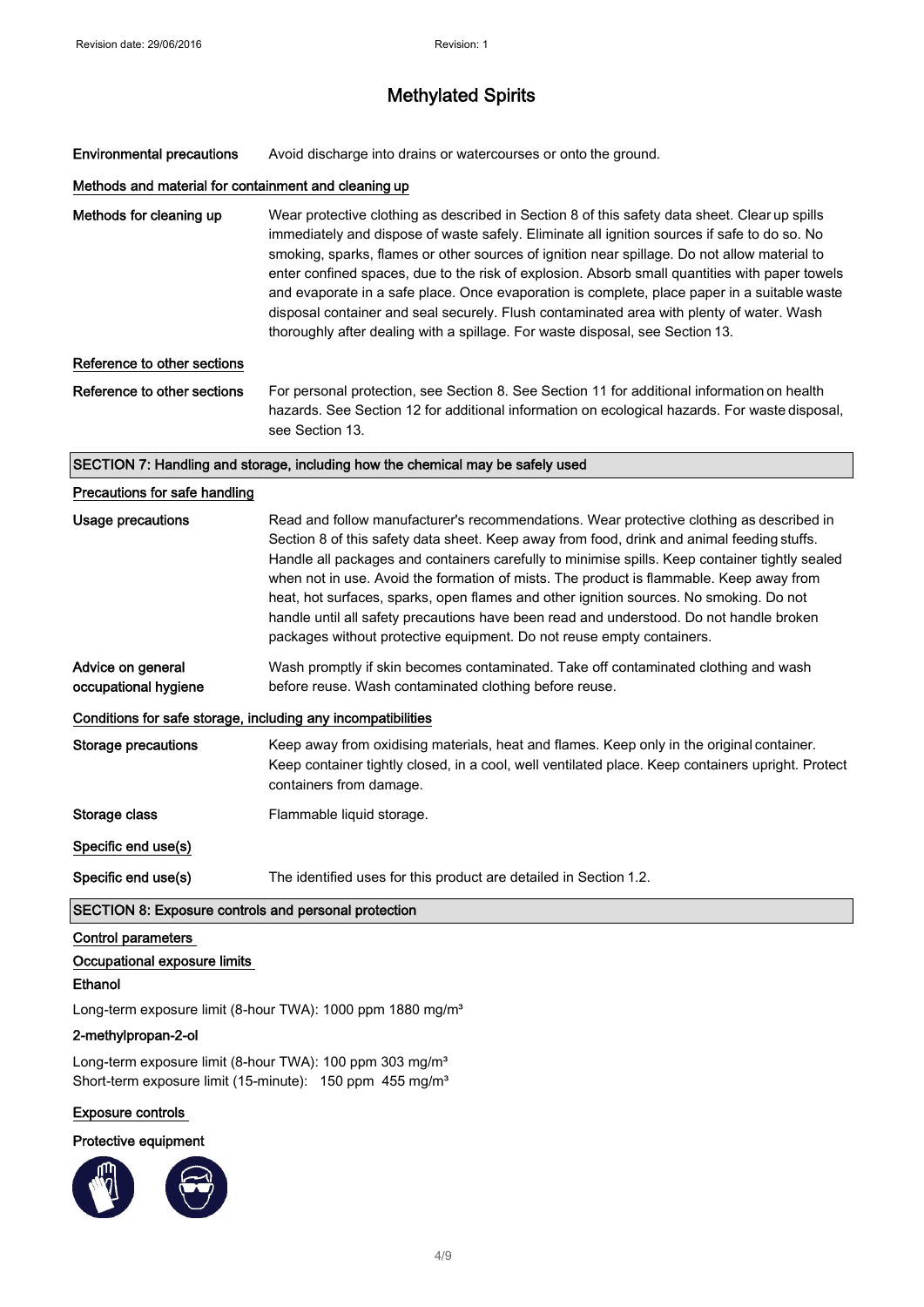| Appropriate engineering<br>controls | Provide adequate ventilation. Observe any occupational exposure limits for the product or<br>ingredients.                                                                                                                                                                                                                                                                                                                                                                                                                                                                                                           |
|-------------------------------------|---------------------------------------------------------------------------------------------------------------------------------------------------------------------------------------------------------------------------------------------------------------------------------------------------------------------------------------------------------------------------------------------------------------------------------------------------------------------------------------------------------------------------------------------------------------------------------------------------------------------|
| Eye/face protection                 | Unless the assessment indicates a higher degree of protection is required, the following<br>protection should be worn: Tight-fitting safety glasses.                                                                                                                                                                                                                                                                                                                                                                                                                                                                |
| Hand protection                     | No specific hand protection recommended.                                                                                                                                                                                                                                                                                                                                                                                                                                                                                                                                                                            |
| Other skin and body<br>protection   | Wear appropriate clothing to prevent repeated or prolonged skin contact.                                                                                                                                                                                                                                                                                                                                                                                                                                                                                                                                            |
| Hygiene measures                    | Wash hands thoroughly after handling. Wash at the end of each work shift and before eating,<br>smoking and using the toilet. Do not eat, drink or smoke when using this product.                                                                                                                                                                                                                                                                                                                                                                                                                                    |
| <b>Respiratory protection</b>       | Ensure all respiratory protective equipment is suitable for its intended use and complies with<br>Australia/New Zealand Standard AS/NZS 1716. Check that the respirator fits tightly and the<br>filter is changed regularly. Gas and combination filter cartridges should comply with<br>Australia/New Zealand Standard AS/NZS 1716. Full face mask respirators with replaceable<br>filter cartridges should comply with Australia/New Zealand Standard AS/NZS 1716. Half mask<br>and quarter mask respirators with replaceable filter cartridges should comply with<br>Australia/New Zealand Standard AS/NZS 1716. |
| Environmental exposure<br>controls  | Keep container tightly sealed when not in use.                                                                                                                                                                                                                                                                                                                                                                                                                                                                                                                                                                      |

# SECTION 9: Physical and chemical properties

| Information on basic physical and chemical properties |                                                                                                                                                                                            |  |
|-------------------------------------------------------|--------------------------------------------------------------------------------------------------------------------------------------------------------------------------------------------|--|
| Appearance                                            | Clear liquid.                                                                                                                                                                              |  |
| Colour                                                | Clear.                                                                                                                                                                                     |  |
| Odour                                                 | Alcoholic.                                                                                                                                                                                 |  |
| <b>Specific Gravity</b>                               | 0.79                                                                                                                                                                                       |  |
| Initial boiling point and range                       | 78.3°C @ 101 kPa                                                                                                                                                                           |  |
| Flash point                                           | 13°C CC (Closed cup).                                                                                                                                                                      |  |
| Flammability Limit - Lower(%)                         | 3.5%                                                                                                                                                                                       |  |
| Vapour pressure                                       | 58.1 mbar @ 20°C                                                                                                                                                                           |  |
| Solubility Value (g/100g H2O<br>$20^{\circ}$ C)       | Miscible with water.                                                                                                                                                                       |  |
| Volatile By Vol. (%)                                  | 100%                                                                                                                                                                                       |  |
| <b>SECTION 10: Stability and reactivity</b>           |                                                                                                                                                                                            |  |
| Reactivity                                            | There are no known reactivity hazards associated with this product.                                                                                                                        |  |
| <b>Stability</b>                                      | Stable at normal ambient temperatures and when used as recommended. Stable under the<br>prescribed storage conditions.                                                                     |  |
| Possibility of hazardous<br>reactions                 | The following materials may react strongly with the product: Oxidising agents.                                                                                                             |  |
| <b>Conditions to avoid</b>                            | Avoid heat, flames and other sources of ignition. Containers can burst violently or explode<br>when heated, due to excessive pressure build-up. Static electricity and formation of sparks |  |

must be prevented.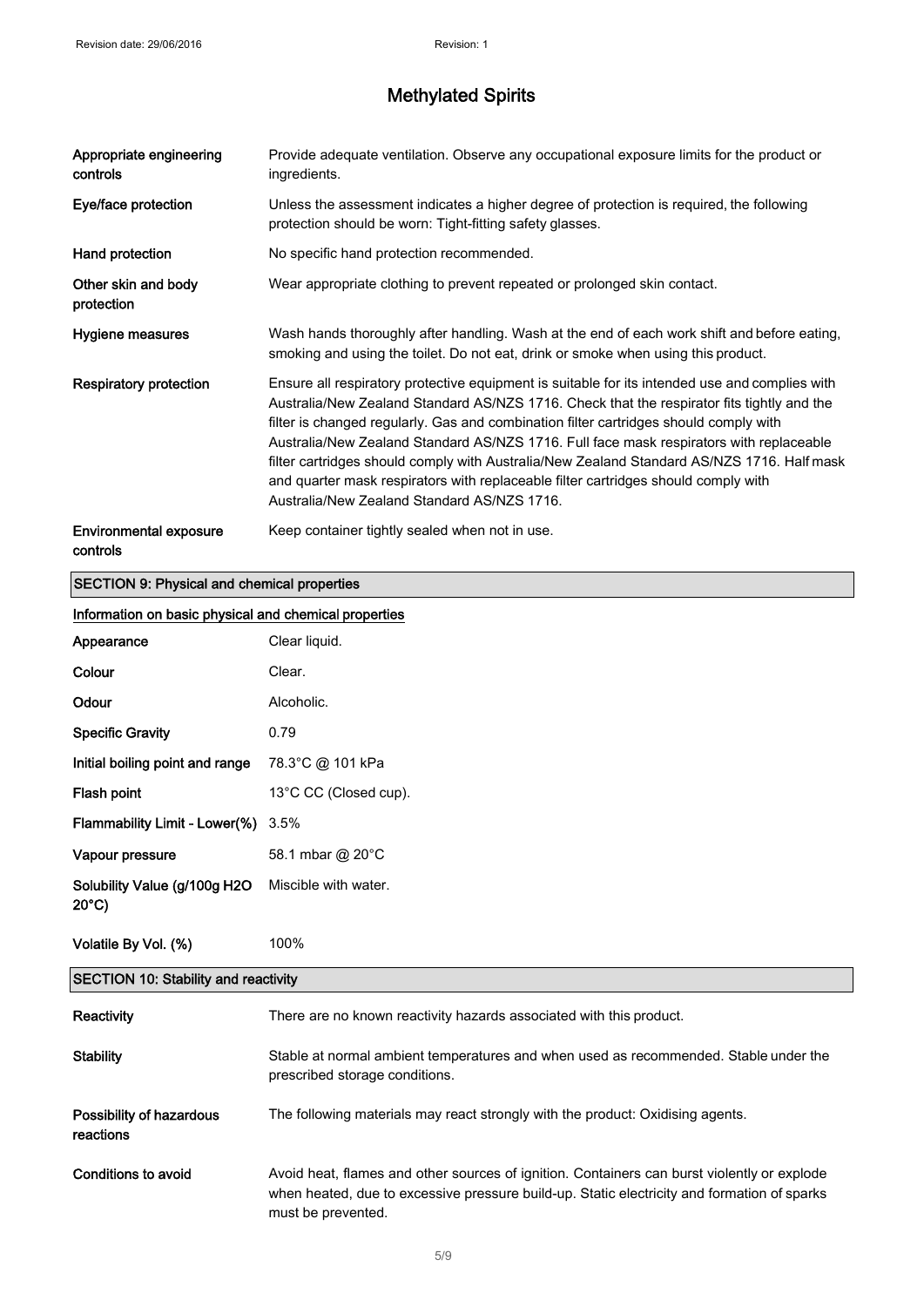| <b>Materials to avoid</b>                                      | Oxidising materials. Acids - oxidising.                                                                                                                                 |
|----------------------------------------------------------------|-------------------------------------------------------------------------------------------------------------------------------------------------------------------------|
| Hazardous decomposition<br>products                            | Does not decompose when used and stored as recommended. Thermal decomposition or<br>combustion products may include the following substances: Harmful gases or vapours. |
| <b>SECTION 11: Toxicological information</b>                   |                                                                                                                                                                         |
| Information on toxicological effects                           |                                                                                                                                                                         |
| <b>Toxicological effects</b>                                   | Not regarded as a health hazard under current legislation.                                                                                                              |
| Acute toxicity - oral                                          |                                                                                                                                                                         |
| Notes (oral LD <sub>50</sub> )                                 | Based on available data the classification criteria are not met.                                                                                                        |
| Acute toxicity - dermal                                        |                                                                                                                                                                         |
| Notes (dermal LD <sub>50</sub> )                               | Based on available data the classification criteria are not met.                                                                                                        |
| Acute toxicity - inhalation                                    |                                                                                                                                                                         |
| Notes (inhalation LC <sub>50</sub> )                           | Based on available data the classification criteria are not met.                                                                                                        |
| Skin corrosion/irritation                                      |                                                                                                                                                                         |
| Animal data                                                    | Based on available data the classification criteria are not met.                                                                                                        |
| Serious eye damage/irritation<br>Serious eye damage/irritation | Based on available data the classification criteria are not met.                                                                                                        |
| <b>Respiratory sensitisation</b><br>Respiratory sensitisation  | Based on available data the classification criteria are not met.                                                                                                        |
| Skin sensitisation<br><b>Skin sensitisation</b>                | Based on available data the classification criteria are not met.                                                                                                        |
| Germ cell mutagenicity<br>Genotoxicity - in vitro              | Based on available data the classification criteria are not met.                                                                                                        |
| Carcinogenicity                                                |                                                                                                                                                                         |
| Carcinogenicity                                                | Based on available data the classification criteria are not met.                                                                                                        |
| <b>IARC carcinogenicity</b>                                    | Contains a substance/a group of substances which may cause cancer. IARC Group 1<br>Carcinogenic to humans.                                                              |
| Reproductive toxicity                                          |                                                                                                                                                                         |
| Reproductive toxicity - fertility                              | Based on available data the classification criteria are not met.                                                                                                        |
| Reproductive toxicity -<br>development                         | Based on available data the classification criteria are not met.                                                                                                        |
| Specific target organ toxicity - single exposure               |                                                                                                                                                                         |
| STOT - single exposure                                         | Not classified as a specific target organ toxicant after a single exposure.                                                                                             |
| Specific target organ toxicity - repeated exposure             |                                                                                                                                                                         |
| STOT - repeated exposure                                       | Not classified as a specific target organ toxicant after repeated exposure.                                                                                             |
| <b>Aspiration hazard</b><br>Aspiration hazard                  | Based on available data the classification criteria are not met.                                                                                                        |
| <b>General information</b>                                     | The severity of the symptoms described will vary dependent on the concentration and the<br>length of exposure.                                                          |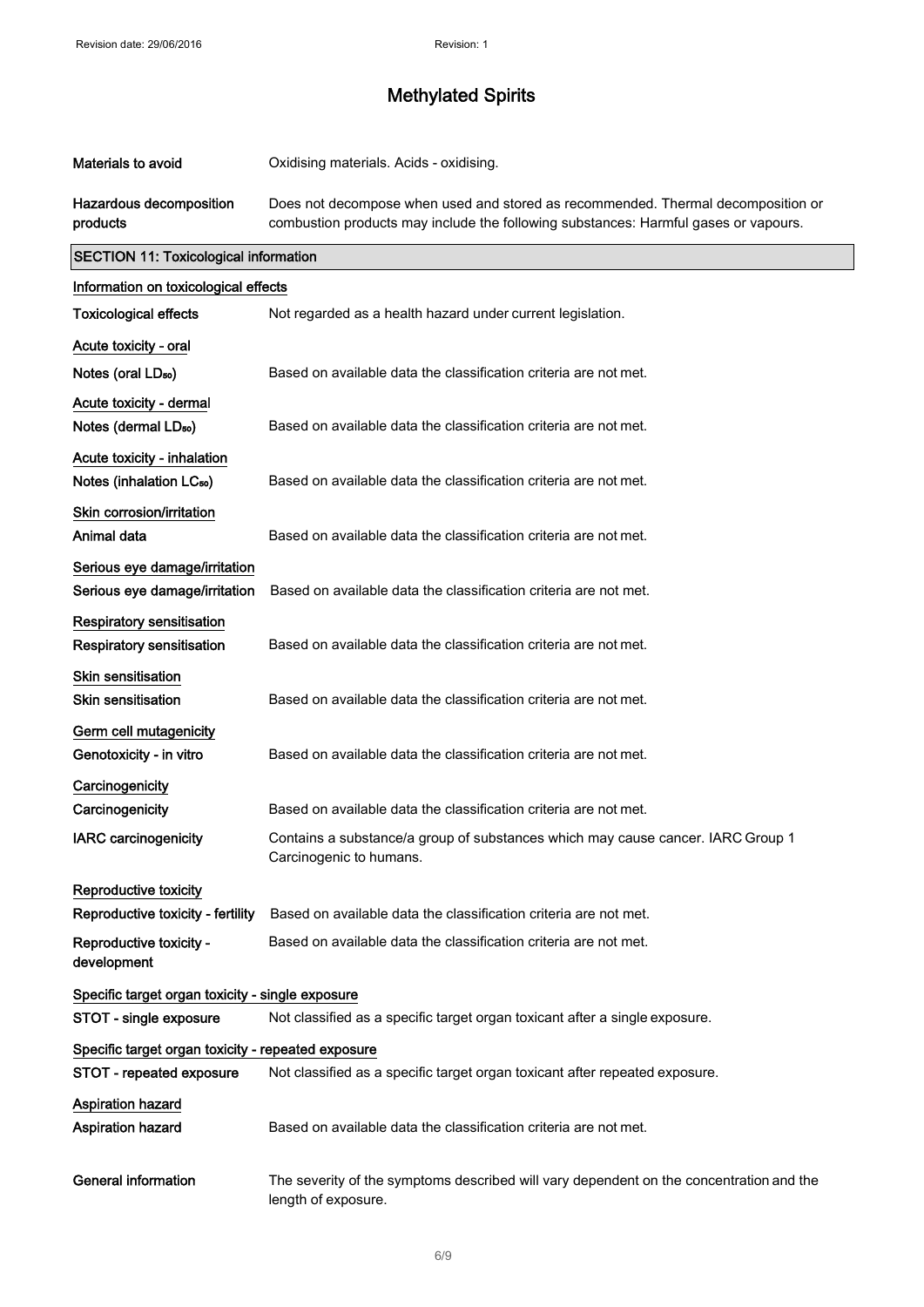| Inhalation                                 | No specific symptoms known.                                                                                                                                                                                                                                                                                                                                                                                                                                                                                               |
|--------------------------------------------|---------------------------------------------------------------------------------------------------------------------------------------------------------------------------------------------------------------------------------------------------------------------------------------------------------------------------------------------------------------------------------------------------------------------------------------------------------------------------------------------------------------------------|
| Ingestion                                  | No specific symptoms known.                                                                                                                                                                                                                                                                                                                                                                                                                                                                                               |
| <b>Skin Contact</b>                        | No specific symptoms known.                                                                                                                                                                                                                                                                                                                                                                                                                                                                                               |
| Eye contact                                | No specific symptoms known.                                                                                                                                                                                                                                                                                                                                                                                                                                                                                               |
| Route of entry                             | Ingestion Inhalation Skin and/or eye contact                                                                                                                                                                                                                                                                                                                                                                                                                                                                              |
| <b>Target Organs</b>                       | No specific target organs known.                                                                                                                                                                                                                                                                                                                                                                                                                                                                                          |
| <b>SECTION 12: Ecological Information</b>  |                                                                                                                                                                                                                                                                                                                                                                                                                                                                                                                           |
| Ecotoxicity                                | Not regarded as dangerous for the environment. However, large or frequent spills may have<br>hazardous effects on the environment.                                                                                                                                                                                                                                                                                                                                                                                        |
| <b>Toxicity</b>                            | Based on available data the classification criteria are not met.                                                                                                                                                                                                                                                                                                                                                                                                                                                          |
| Persistence and degradability              |                                                                                                                                                                                                                                                                                                                                                                                                                                                                                                                           |
| Persistence and degradability              | The degradability of the product is not known.                                                                                                                                                                                                                                                                                                                                                                                                                                                                            |
| <b>Bioaccumulative potential</b>           |                                                                                                                                                                                                                                                                                                                                                                                                                                                                                                                           |
| <b>Bioaccumulative Potential</b>           | No data available on bioaccumulation.                                                                                                                                                                                                                                                                                                                                                                                                                                                                                     |
| Mobility in soil                           |                                                                                                                                                                                                                                                                                                                                                                                                                                                                                                                           |
| <b>Mobility</b>                            | No data available.                                                                                                                                                                                                                                                                                                                                                                                                                                                                                                        |
| <b>Results of PBT and vPvB assessment</b>  |                                                                                                                                                                                                                                                                                                                                                                                                                                                                                                                           |
| Other adverse effects                      |                                                                                                                                                                                                                                                                                                                                                                                                                                                                                                                           |
| Other adverse effects                      | None known.                                                                                                                                                                                                                                                                                                                                                                                                                                                                                                               |
| <b>SECTION 13: Disposal considerations</b> |                                                                                                                                                                                                                                                                                                                                                                                                                                                                                                                           |
| Waste treatment methods                    |                                                                                                                                                                                                                                                                                                                                                                                                                                                                                                                           |
| <b>General information</b>                 | The generation of waste should be minimised or avoided wherever possible. Reuse or recycle<br>products wherever possible. This material and its container must be disposed of in a safe<br>way. When handling waste, the safety precautions applying to handling of the product should<br>be considered. Care should be taken when handling emptied containers that have not been<br>thoroughly cleaned or rinsed out. Empty containers or liners may retain some product<br>residues and hence be potentially hazardous. |
| <b>Disposal methods</b>                    | Dispose of surplus products and those that cannot be recycled via a licensed waste disposal<br>contractor. Waste, residues, empty containers, discarded work clothes and contaminated<br>cleaning materials should be collected in designated containers, labelled with their contents.<br>Incineration or landfill should only be considered when recycling is not feasible.                                                                                                                                             |
| <b>SECTION 14: Transport information</b>   |                                                                                                                                                                                                                                                                                                                                                                                                                                                                                                                           |
| General                                    | For limited quantity packaging/limited load information, consult the relevant modal<br>documentation using the data shown in this section.                                                                                                                                                                                                                                                                                                                                                                                |
| UN number                                  |                                                                                                                                                                                                                                                                                                                                                                                                                                                                                                                           |
| UN No. (ADG)                               | 1170                                                                                                                                                                                                                                                                                                                                                                                                                                                                                                                      |
| UN No. (IMDG)                              | 1170                                                                                                                                                                                                                                                                                                                                                                                                                                                                                                                      |
| UN No. (ICAO)                              | 1170                                                                                                                                                                                                                                                                                                                                                                                                                                                                                                                      |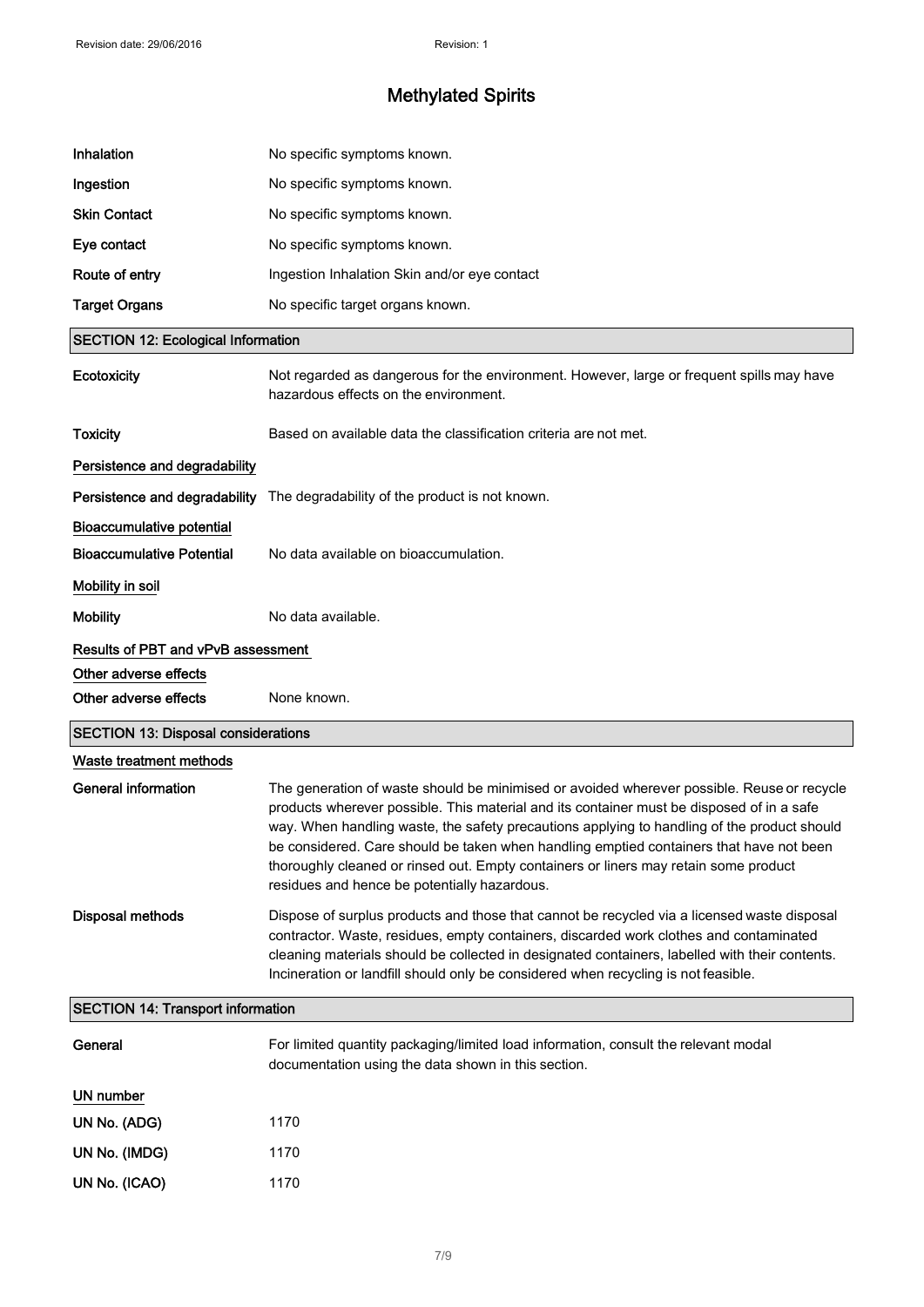## UN proper shipping name

|                                | Proper shipping name (ADG) ETHANOL (ETHYL ALCOHOL) or ETHANOL SOLUTION (ETHYL ALCOHOL SOLUTION)  |
|--------------------------------|--------------------------------------------------------------------------------------------------|
| Proper shipping name<br>(IMDG) | ETHANOL (ETHYL ALCOHOL) or ETHANOL SOLUTION (ETHYL ALCOHOL SOLUTION)                             |
|                                | Proper shipping name (ICAO) ETHANOL (ETHYL ALCOHOL) or ETHANOL SOLUTION (ETHYL ALCOHOL SOLUTION) |
| Transport hazard class(es)     |                                                                                                  |
| <b>ADG class</b>               | 3                                                                                                |
| ADG classification code        | F1                                                                                               |
| <b>ADG label</b>               | 3                                                                                                |
| <b>IMDG class</b>              | 3                                                                                                |

ICAO class/division 3

## Transport labels



## Packing group

| ADG packing group         | Ш |
|---------------------------|---|
| <b>IMDG packing group</b> | Ш |
| ICAO packing group        | Ш |

## Environmental hazards

Environmentally hazardous substance/marine pollutant No.

## Special precautions for user

Always transport in closed containers that are upright and secure. Ensure that persons transporting the product know what to do in the event of an accident or spillage.

| $F-E$ , S-D |
|-------------|
|             |

Hazchem Code •2YE

Transport in bulk according to Not applicable. Annex II of MARPOL 73/78 and the IBC Code

## SECTION 15: Regulatory information

Safety, health and environmental regulations/legislation specific for the substance or mixture

## Inventories

# Australia - AICS

None of the ingredients are listed or exempt.

# SECTION 16: Any other relevant information

Training advice **Only trained personnel should use this material.** 

Revision date 29/06/2016